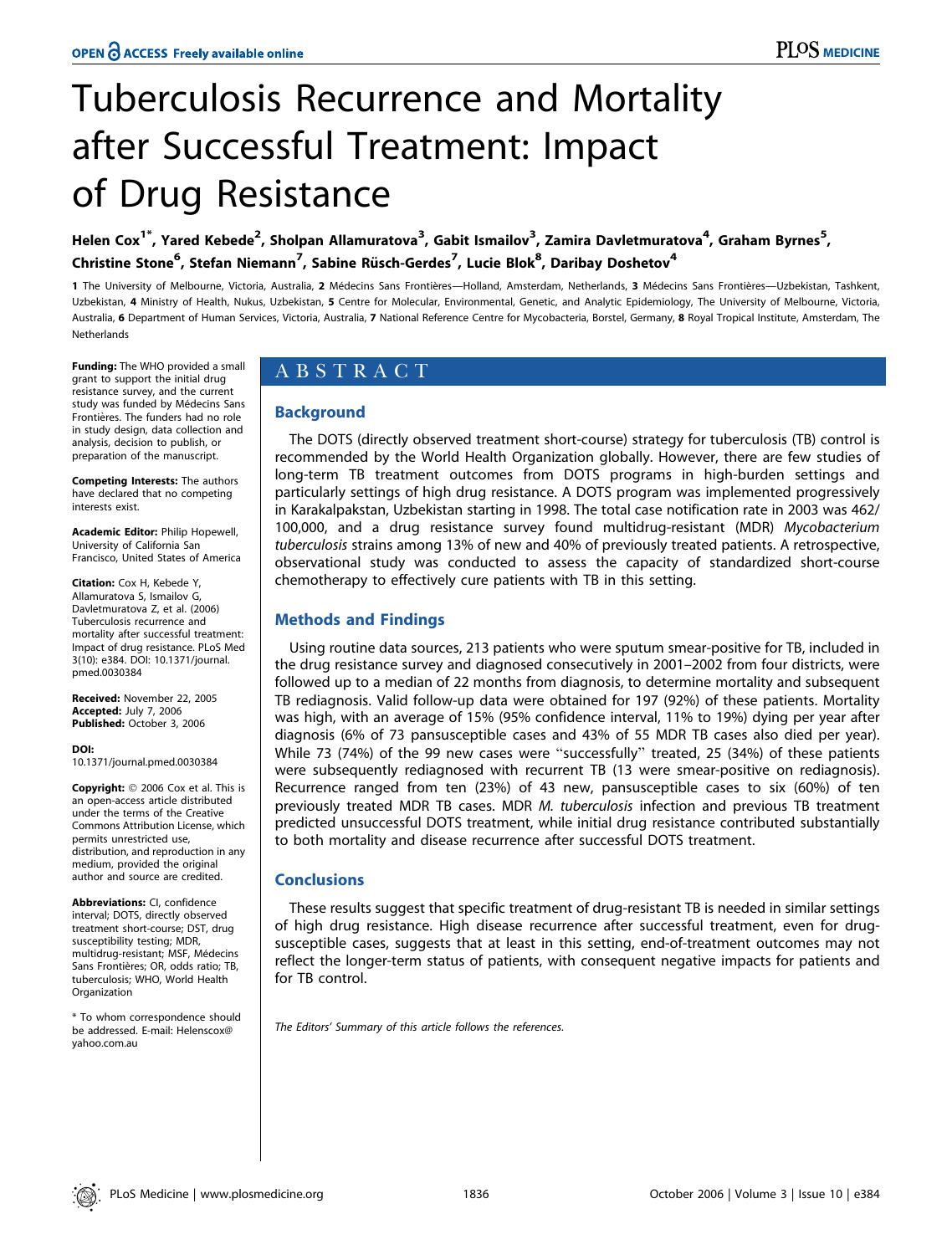## Introduction

Tuberculosis (TB) has arguably killed more human beings than any other disease throughout history. Into the 21st century it is still one of the leading infectious causes of death, killing at least 2 million people every year [1,2]. In 1993, the World Health Organization (WHO) declared TB a global emergency and subsequently launched the DOTS (directly observed treatment short-course) strategy to control TB. The aim of DOTS was to detect and treat cases of sputum smearpositive TB in order to reduce further transmission and control the spread of the disease.

DOTS is a management strategy consisting of five principles: government commitment, passive case detection based on sputum smear microscopy, DOTS chemotherapy treatment regimens, an uninterrupted drug supply, and a standardized recording and reporting system. DOTS is now the internationally accepted strategy for controlling TB, with 183 countries implementing it and 4.4 million DOTS cases reported in 2004 [2]. For control of TB, DOTS programs aim to detect 70% of incident cases and to successfully treat 85% of these. Treatment success is based on end-of-treatment outcomes [3], and as there is no standardized system of monitoring patients after treatment to confirm cure or record recurrent TB, published data are scant on rates of recurrence from routine DOTS programs, particularly in settings of high drug resistance.

Several studies suggest that patients infected with drugresistant strains of Mycobacterium tuberculosis do poorly when placed on standard short-course chemotherapy. End-oftreatment outcomes in patients infected with multidrugresistant (MDR) TB, defined as resistance to at least isoniazid and rifampicin, are reported to be no better than in the prechemotherapy era [4–7]. However, data are more limited on the impact of initial drug resistance on rates of relapse following cure. High recurrence, which can be either relapse of the same infection or reinfection, has been reported among small numbers of successfully treated patients diagnosed with MDR TB or with rifampicin-resistant TB [8– 12]. These data suggest that in high drug-resistance settings, end-of-treatment outcomes may not represent cure and therefore may exaggerate the potential impact of DOTS on TB control. This retrospective, observational study aimed to assess recurrent TB and mortality following treatment in such a setting.

## Methods

#### Setting

The Autonomous Republic of Karakalpakstan in Uzbekistan has a high TB burden (total case notifications 462/ 100,000/year) and high drug resistance (13% among new and 40% among previously treated patients) [13]. The DOTS strategy was implemented progressively in this region starting in 1998, in line with recommendations from WHO [3] and the International Union Against Tuberculosis and Lung Disease (IUATLD) [14], replacing the existing Soviet-style system of TB diagnosis and treatment. In 2003 it covered the total population of approximately 1.5 million. Support for DOTS implementation from Médecins Sans Frontières (MSF, Doctors without Borders) included infrastructural support for inpatient facilities and laboratories, extensive training and

supervision, drug supply, and overall program monitoring. Treatment success for new smear-positive patients registered in 2002 was 74%.

#### Study Design

A retrospective observational study of a cross-sectional sample of sputum smear-positive TB patients was used to determine the association between DOTS end-of-treatment outcomes, subsequent rediagnosis of active TB, death, and other predictors, including drug resistance.

#### **Definitions**

DOTS treatment outcomes were defined according to WHO recommendations [3]; "cure" was defined as a negative sputum smear at the end of treatment and on one previous occasion among patients initially sputum smear-positive. Patients who completed treatment without confirmation of cure through sputum smear and without evidence of treatment failure were termed ''treatment complete''. Treatment success includes these two categories. The term TB recurrence is used throughout this study to denote a recorded rediagnosis of TB (either sputum smear-positive or -negative) after ''successful'' DOTS TB treatment. Recurrence rather than relapse is used, because the lack of DNA fingerprinting data at rediagnosis made it impossible to determine whether recurrences were due to relapse of the same infection or reinfection with a new strain. Smear-negative recurrence was the term used when a patient with a negative smear microscopy result was started on the DOTS retreatment regimen. This decision was made routinely in the program only after review of the patient file by a treatment committee, which included MSF clinicians. Death was recorded for a patient who died for any reason either during treatment or subsequently.

Terms used to describe resistance in the causative M. tuberculosis strains are: monoresistant, resistant to one firstline drug; polyresistant, resistant to more than one first-line drug, but not MDR; MDR, resistant to at least rifampicin and isoniazid; and pansusceptible, susceptible to all five first-line drugs.

#### Study Population

The study population included all patients, recruited as previously described [13] for a cross-sectional survey of drug resistance. Briefly, all patients from four districts in Karakalpakstan, diagnosed as sputum smear-positive within the DOTS program between July 2001 and January 2002, were sequentially requested to participate. Overall, 68% of eligible patients were recruited. The main reasons for nonrecruitment were refusal to participate (due to initial poor communication), patient default before sputum collection for drug susceptibility testing (DST), and logistic constraints in the timely collection and transport of sputum samples. The nonparticipants were not significantly different in terms of age, sex, or district, and the final sample was considered representative of TB patients diagnosed and treated under the DOTS strategy in Karakalpakstan.

Written informed consent was obtained from patients prior to inclusion in the initial drug resistance survey, and the observational study was approved by the University of Melbourne Human Research Ethics Committee, the MSF International Ethical Review Board, and the Ethical commit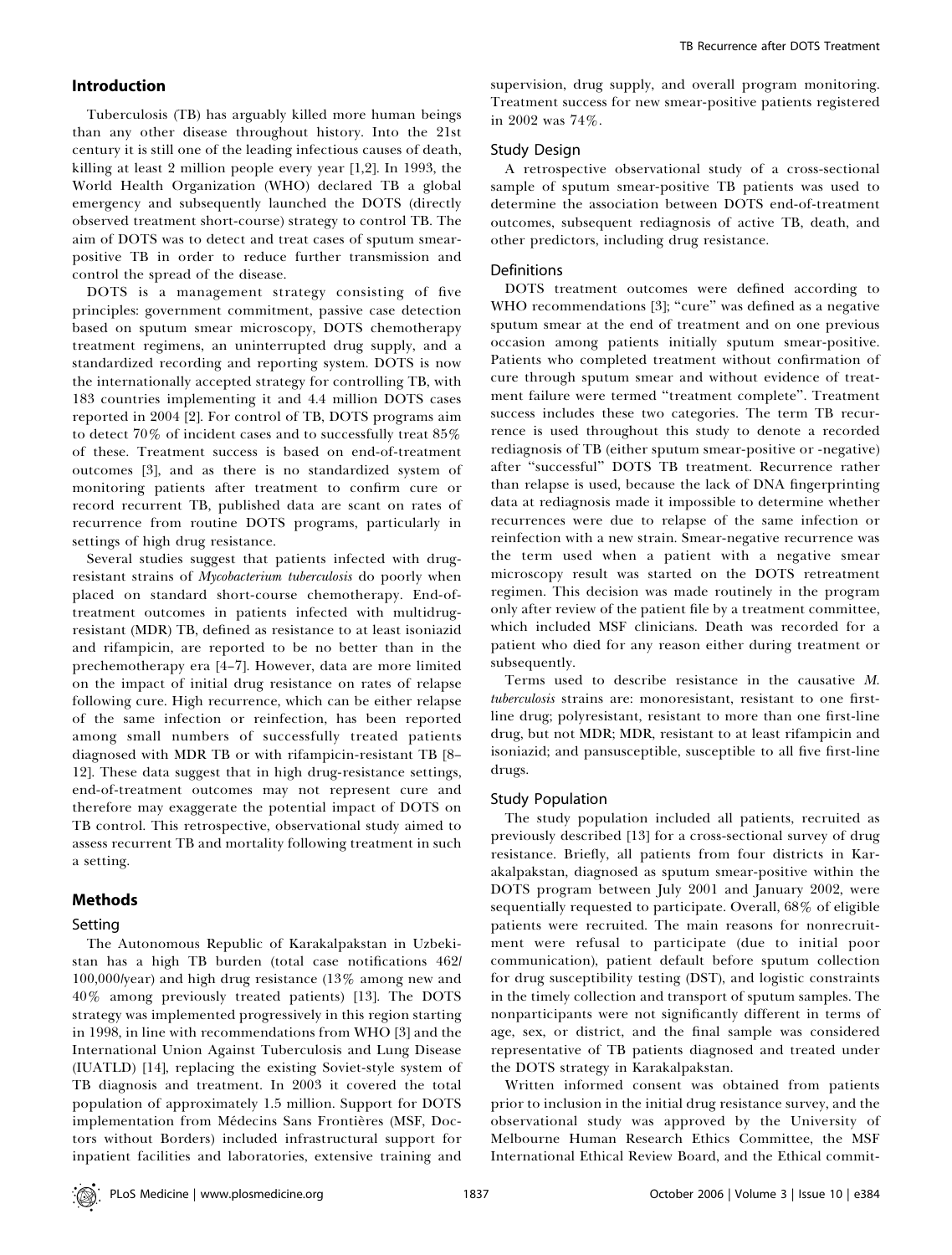tee of the Ministry of Health in the Republic of Uzbekistan. Further individual patient consent was not obtained for the retrospective observational study.

#### DOTS TB Treatment

Patients were treated, irrespective of drug resistance, using one of two standard regimens [3]. The WHO category 1 regimen, for new patients, consisted of 2 mo of daily isoniazid, rifampicin, pyrazinamide, and ethambutol (with or without streptomycin) followed by 4 mo of isoniazid and rifampicin, three times weekly. The category 2 regimen, for previously treated patients, consisted of all five drugs daily for 3 mo minus streptomycin for the last month, followed by 5 mo of isoniazid, rifampicin, and ethambutol three times weekly. All patients were hospitalized during the intensive phase of treatment and received doses in the continuation phase ostensibly under direct observation by health care workers.

#### Data Sources

Patients were retrospectively tracked through two data sources. The first was the DOTS database, a computerized database containing registration, treatment progress, and outcome data for all patients registered in Karakalpakstan. The data contained in the database is entered centrally from the paper-based registration books maintained in each district. The registration and recording system is based on that recommended by the IUATLD [14].

Second, patients were tracked through a paper-based TB patient record system (ambulatory cards), independent from DOTS and continued from the pre-DOTS TB treatment system. This system was continued because DOTS was not, at the time, the national TB strategy for Uzbekistan, and therefore national-level reporting was still required under the old system of patient classification and outcome definition [15]. Patients were therefore seen regularly as outpatients after DOTS treatment, regardless of clinical status, for long periods of time, sometimes up to many years, with the ambulatory cards updated regularly.

Death data were obtained from both the ambulatory cards and separate ''death registers'' both held in each district. Death data were subsequently verified by the Statistics Division of the Ministry of Health for Karakalpakstan. Patients were classified as lost to observation if there was no subsequent DOTS registration and if no updated ambulatory card was available, or if health care workers reported that the patient had left Karakalpakstan.

#### Laboratory Methods

Sputum microscopy analysis was conducted routinely through a network of DOTS TB laboratories utilizing the Ziehl-Nielsen technique, following recommendations from WHO/IUATLD [14,16]. Quality assurance was based on the blinded rechecking of randomly selected sputum smears and was within acceptable limits throughout the period included in this study.

DST and DNA fingerprinting (spoligotyping) was conducted on M. tuberculosis strains obtained from patients at initial diagnosis, but not at rediagnosis during the study period. Cultures were obtained from sputum samples sent directly from Karakalpakstan to the supranational reference laboratory in Borstel, Germany and subsequently tested

against the five first-line drugs used in the DOTS program. Primary isolation and culture of mycobacterial isolates were performed as described elsewhere [17]. DST was performed on Löwenstein-Jensen media by the proportion method. If growth was insufficient, DST was conducted using the modified proportion method on a BACTEC 460TB (Becton Dickinson Microbiology Systems, Cockeysville, Maryland, United States). Extraction of genomic DNA was performed according to a standardized protocol [18]. All isolates were analyzed by the spoligotyping technique to identify Beijing genotype isolates [19].

#### Statistical Analysis

Treatment outcomes for different categories of patients were compared using Pearson's Chi<sup>2</sup> test, with  $p < 0.05$ considered formally significant. Recurrent TB after successful treatment was assessed by survival curves, calculated using the life table method with the Wilcoxon (Gehan) method used to compare curves. Multivariate models of survival were based on Cox's proportional hazard model, with the Grambsch-Therneau test of the proportional hazards assumption. Factors entered into models included: treatment success, categories of drug resistance, previous TB treatment, sex, infection with M. tuberculosis Beijing strain, and rural versus city residence. Interaction terms were introduced when suggested by stratified analyses or where the investigators believed they were plausible. Final models were generated using a backward stepwise procedure: variables were removed depending on the likelihood ratio test and after considering changes to other estimates. Weibull regression was used to test for changing hazard over time. Multivariate analysis of factors predicting unsuccessful DOTS treatment used relied on logistic regression with a similar variable selection procedure and the same factors listed above. Analyses were performed with either Epi-Info software (version 6.04d, Centers for Disease Control, Atlanta, Georgia, United States) or Stata (release 7; Stata Statistical Software, College Station, Texas, United States).

## Results

#### Study Sample

Valid observational data was obtained up to 30 September 2003 for 197 (92%) of the 213 patients included in the drug resistance survey [13]. This was a median of 22 mo after diagnosis (range 19–27). Patients were more often male  $(64\%)$ , the mean age was 35 y (range 13–70),  $40\%$  lived in rural districts, and 50% of patients reported previous TB treatment of more than 1 mo duration.

### DOTS Treatment Outcomes

DOTS end-of-treatment outcomes were similar to that seen in Karakalpakstan as a whole;  $74\%$  (73/99) of new and  $46\%$ (45/98) of previously treated cases were successfully treated (Chi<sup>2</sup> = 15.9;  $p \le 0.0001$ ) (Table 1). Overall, 29% of successfully treated patients did not have sputum smear confirmation of cure at the end of treatment, and were therefore classified as treatment completed. Patients providing saliva samples instead of sputum were also classified as treatment completed.

Among the 66 new patients infected with pansusceptible or monoresistant strains, 55 (83%) were classified as successfully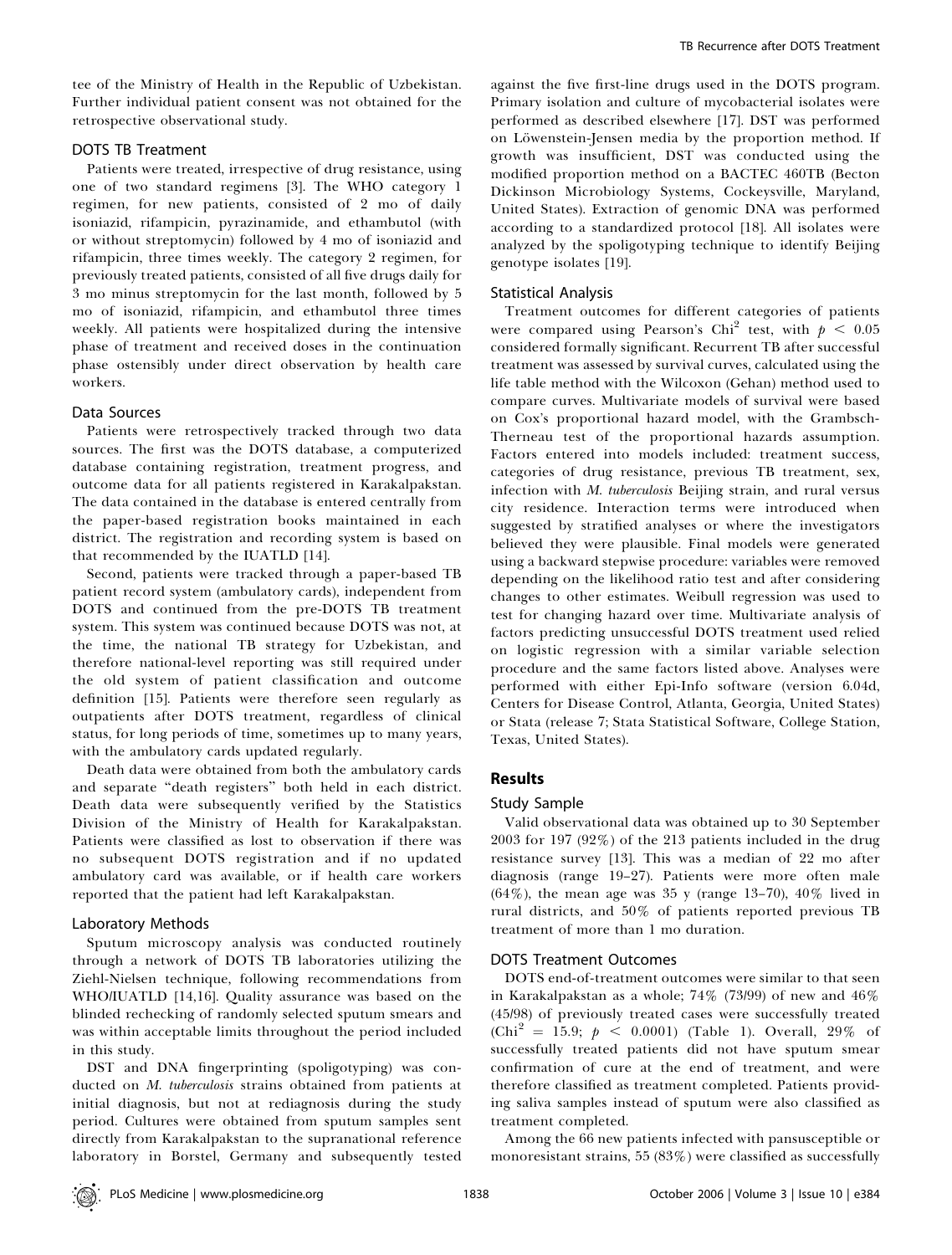| <b>Treatment</b>                | <b>Susceptibility</b>      | Cases $(n)$ | Cured | <b>Treatment</b><br>Complete | <b>Treatment</b><br>Successful <sup>b</sup> | <b>Died</b>     | <b>Treatment</b><br><b>Failed</b> | <b>Defaulted</b> |
|---------------------------------|----------------------------|-------------|-------|------------------------------|---------------------------------------------|-----------------|-----------------------------------|------------------|
|                                 |                            |             |       |                              |                                             |                 |                                   |                  |
| <b>New cases</b>                | Pansusceptible             | 53          | 32    | 11                           | 43 (81%)                                    | $\Omega$        | $\overline{4}$                    | 6                |
|                                 | Monoresistant <sup>a</sup> | 13          | 9     | 3                            | 12 (92%)                                    |                 | $\Omega$                          |                  |
|                                 | Polyresistant (not MDR)    | 19          |       | 5                            | 12 (63%)                                    | $\mathbf{0}$    | 6                                 |                  |
|                                 | MDR TB                     | 14          |       |                              | 6 (43%)                                     | 6               |                                   | 0                |
|                                 | Total                      | 99          | 53    | 20                           | 73 (74%)                                    | 6               | 12                                | 8                |
| <b>Previously treated cases</b> | Pansusceptible             | 20          | 10    |                              | 11 (55%)                                    | 0               | 4                                 |                  |
|                                 | Monoresistant <sup>a</sup> | 18          |       | 3                            | 10 (56%)                                    |                 |                                   | 5                |
|                                 | Polyresistant (not MDR)    | 19          |       |                              | 14 (74%)                                    |                 |                                   |                  |
|                                 | <b>MDR TB</b>              | 41          |       | 3                            | 24%                                         | 10 <sup>1</sup> | 8                                 | 13               |
|                                 | Total                      | 98          | 31    | 14                           | 46%                                         | 13              | 15                                | 25               |

Table 1. DOTS End-of-Treatment Outcomes by Categories of Drug Resistance in Terms of Previous TB Treatment

<sup>a</sup>No patients were monoresistant to rifampicin.

<sup>b</sup>Successful treatment includes both cured and treatment completed cases. DOI: 10.1371/journal.pmed.0030384.t001

treated. Patients infected with MDR M. tuberculosis did poorly, 43% (6/14) treatment success for new and only 24% (10/41) for those previously treated. Patients infected with M. tuberculosis strains resistant to more than one drug, but not both isoniazid and rifampicin (defined here as polyresistance) had intermediate treatment success (63% among new, and 74% among previously treated).

#### **Mortality**

Mortality at the time of assessment was high, with 48 (24%) of the 197 patients dead at the time of follow-up. This equates to 15% of patients dying per year after diagnosis, ranging from 2% among new pansusceptible cases to 69% in the small number of new, MDR TB cases. Of the 33 patients who defaulted from treatment, 12 (36%) had died at the time of follow-up. Similarly,  $11$  (41%) of the 27 patients defined as treatment failures had died.

Overall, 96% of these deaths were recorded as being caused by TB, with many deaths occurring within TB hospitals, although cause of death was not verified by autopsy.

#### Recurrent TB

Among the 118 patients who were successfully treated, 42 (36%) were rediagnosed with active TB during the observation period, with 52% of these rediagnoses sputum smear positive (Table 2). Patients classified as treatment completed had significantly higher smear-positive recurrence than those classified as cured (Chi<sup>2</sup> = 5.9;  $p = 0.02$ ), but no difference in overall recurrence (Chi<sup>2</sup> = 2.7;  $p = 0.1$ ). Among successfully treated cases, TB recurrence (both smear-positive and overall) increased significantly with increasing drug resistance (Chi<sup>2</sup> = 6.0;  $p = 0.01$ ). Interestingly, there were no significant differences in TB recurrence between new and previously treated cases who were successfully treated (Table 2).

Many patients diagnosed with recurrent TB were subsequently reported to have died. Using the life table method, by 18 mo post-treatment only 65% of successfully treated patients were still alive and had not been rediagnosed with active TB (Figure 1). The rate of rediagnosis and/or death appeared to increase significantly across the observation period ( $p = 0.02$ ), equating to a 1.3-fold increased hazard (95% confidence interval [CI], 1.04 to 1.76) at 12 mo compared to 6 mo. When stratified by drug resistance,

disease-free survival at 18 mo ranged from 93% among those infected with pansusceptible M. tuberculosis strains to  $56\%$ among those with MDR TB (Figure 2).

Among the subgroup of 43 new patients infected with pansusceptible M. tuberculosis strains and successfully treated, recurrence of active TB remained significant. Four and six patients were rediagnosed with smear-positive and -negative disease, respectively, with two deaths. By 18 mo after treatment, only 78% remained alive and undiagnosed using the life table method of survival analysis (Figure 1).

## Factors Associated with Mortality and Recurrent TB

With time to death after diagnosis as an outcome, patients who were successfully treated displayed a significantly different survival curve compared to those with unsuccessful treatment outcomes (treatment failure, default, or death). Therefore, in order to determine factors contributing to mortality, the data were stratified by treatment success. After stratification, infection with MDR M. tuberculosis was the only significant predictor of mortality (hazard ratio, 3.0; 95% CI, 1.6 to 5.4).

As DOTS treatment outcome is clearly an important predictor of mortality, a logistic regression analysis was used to predict unsuccessful treatment. On univariate analysis, previous TB treatment, MDR TB, M. tuberculosis Beijing genotype, and city residence were significant predictors. However, in the multivariate model, Beijing genotype was no longer significant. The three factors predicting unsuccessful treatment were: MDR TB (odds ratio, 5.6; 95% CI, 2.6 to 11.8), previous treatment (2.2; 95% CI, 1.1 to 4.3), and city residence (3.1; 95% CI, 1.6 to 6.2).

A separate model examined time from successful treatment to death and/or rediagnosis among the 118 patients who were successfully treated. On univariate analysis, polyresistance and MDR TB were significant. In the multivariate model, both polyresistance and MDR TB remained significant. Female sex was a risk factor when combined with city residence (interaction  $p = 0.003$ ), although neither of these factors was separately associated with the outcome. Hazard ratios were: polyresistance (3.1; 95% CI, 1.5 to 6.3), MDR TB (2.7; 95% CI, 1.3 to 5.9) and females in the city (2.9; 95% CI, 1.5 to 5.5). When only mortality after successful treatment was assessed, there was no significant effect for city women.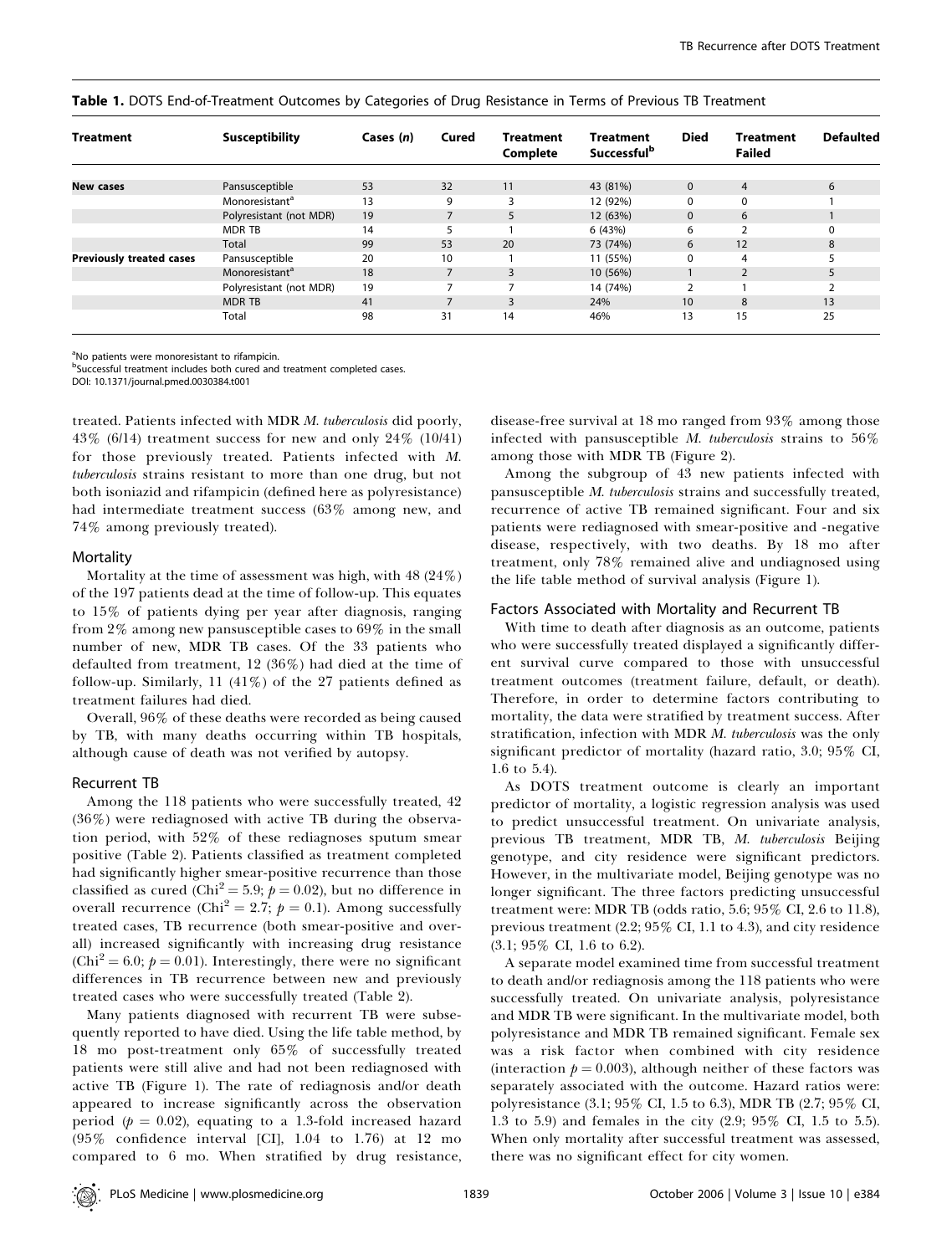Table 2. Recurrent TB by Drug Susceptibility among Successfully Treated Patients ( $n=118$ ), Stratified by Previous TB Treatment and by Cure and Treatment Completion

| <b>Treatment</b>                 |                        |                | Total               | <b>Smear-Positive</b>     |                                                    |
|----------------------------------|------------------------|----------------|---------------------|---------------------------|----------------------------------------------------|
|                                  | <b>Susceptibility</b>  | Total<br>Cases | <b>Recurrent TB</b> | <b>Recurrent TB Cases</b> | <b>Smear-Negative</b><br><b>Recurrent TB Cases</b> |
|                                  |                        |                |                     |                           |                                                    |
|                                  |                        |                | (% of Total Cases)  | (% of Total Recurrent)    | (% of Total Recurrent)                             |
|                                  |                        |                |                     |                           |                                                    |
| <b>Cured cases</b>               | Pansusceptible         | 42             | 10 (24%)            | $3(30\%)$                 | 7(70%)                                             |
|                                  | Monoresistant          | 16             | 4 (25%)             | 1(33%)                    | 3(67%)                                             |
|                                  | Polyresistant          | 14             | 5 (36%)             | 2(40%)                    | 3(60%)                                             |
|                                  | <b>MDR TB</b>          | 12             | 7 (58%)             | 5 (71%)                   | 2(29%)                                             |
|                                  | All cured              | 84             | 26 (31%)            | 11 (42%)                  | 15 (58%)                                           |
| <b>Treatment completed cases</b> | Pansusceptible         | 12             | 3(25%)              | 2(66%)                    | 1(33%)                                             |
|                                  | Monoresistant          | 6              | 2(33%)              | $1(50\%)$                 | $1(50\%)$                                          |
|                                  | Polyresistant          | 12             | 8 (67%)             | 5(63%)                    | 3(37%)                                             |
|                                  | <b>MDR TB</b>          | $\overline{4}$ | 3(75%)              | $3(100\%)$                | $\mathbf{0}$                                       |
|                                  | All completed          | 34             | 16 (47%)            | 11 (69%)                  | 5 (31%)                                            |
| <b>New cases</b>                 | Pansusceptible         | 43             | 10 (23%)            | 4 (40%)                   | $6(60\%)$                                          |
|                                  | Monoresistant          | 12             | 4 (33%)             | 1(25%)                    | 3(75%)                                             |
|                                  | Polyresistant          | 12             | 7 (58%)             | 4 (57%)                   | 3(43%)                                             |
|                                  | <b>MDR TB</b>          | 6              | 4 (67%)             | 4 (100%)                  | $\Omega$                                           |
|                                  | All new                | 73             | 25 (34%)            | 13 (52%)                  | 12 (48%)                                           |
| <b>Previously treated cases</b>  | Pansusceptible         | 11             | 3(27%)              | 1(50%)                    | 2(50%)                                             |
|                                  | Monoresistant          | 10             | 2(20%)              | $1(50\%)$                 | 1(50%)                                             |
|                                  | Polyresistant          | 14             | 6 (43%)             | 3(50%)                    | 3(50%)                                             |
|                                  | <b>MDR TB</b>          | 10             | 6(60%)              | 4 (67%)                   | 2(33%)                                             |
|                                  | All previously treated | 45             | 17 (38%)            | 9(53%)                    | 8 (47%)                                            |
| All successfully treated         |                        | 118            | 42 (36%)            | 22 (52%)                  | 20 (48%)                                           |
|                                  |                        |                |                     |                           |                                                    |

DOI: 10.1371/journal.pmed.0030384.t002

#### **Discussion**

This study has demonstrated extremely high mortality and high rates of disease recurrence after ''successful'' treatment among TB patients treated with standardized short-course chemotherapy under a routine DOTS program. Despite the lack of data differentiating relapse from reinfection, high recurrence in such settings of drug resistance suggests that DOTS programs will have limited impact in terms of reducing TB incidence. Overall, 15% of patients died per year after diagnosis, and 36% of successfully treated patients were rediagnosed with active TB. These poor post-treatment outcomes are not hinted at by the end-of-treatment outcomes for these patients, as commonly reported for DOTS programs. The 74% treatment success rate for newly diagnosed patients is comparable to that achieved in many of the high TB-burden countries defined by WHO [2].

Infection with MDR TB had a direct impact on mortality and, along with previous TB treatment and residence in the city, contributed to poor end-of-treatment outcomes in the DOTS program. Both MDR TB and drug polyresistance contributed to high rates of recurrence and mortality after successful treatment. Among those infected with MDR M. tuberculosis, the rate of recurrent disease after successful treatment was 63%, with the majority positive by sputum smear. This rate is higher than the 28% recurrence reported among 18 patients in Russia, where the median duration of follow-up was only 6.5 mo [8]. Importantly, disease recurrence in Karakalpakstan was also substantial among those infected with polyresistant M. tuberculosis;  $50\%$  were rediagnosed after successful treatment.

Control of TB, and especially the disease caused by drugresistant M. tuberculosis strains, seems unlikely in the face of

these results. This conclusion is in contrast to a recent study from southern Mexico, in which a standard DOTS program was shown to reduce incidence of both drug-susceptible and drug-resistant TB [20]. However, this setting in southern Mexico did not have a high TB incidence prior to the implementation of DOTS (42/100,000/year) and reports a 3% MDR TB level among new cases; these indices are considerably lower than most of the high TB-burden and high drugresistance settings, including Karakalpakstan [2,21]. Additionally, it is likely that the patterns of M. tuberculosis drug resistance seen in Mexico are less complicated than those in Uzbekistan.

Although drug resistance is an important contributor to poor long-term outcomes in this context, other factors may be present; among new patients infected with pansusceptible or monoresistant M. tuberculosis strains, treatment success was 83%, close to the WHO target of 85% [3]. But subsequently, 25% of these people were diagnosed with active TB again in the 18 mo after finishing treatment, with 36% of these recurrences sputum smear-positive. This result would suggest that the long term ''cure'' rate is substantially less than the 83% reported at the end of treatment.

A central question arising from these data is whether these recurrences of disease were caused by true relapses or by reinfection with new strains of M. tuberculosis. If relapse is common, it suggests that patients who are declared to be ''successfully treated'' in the DOTS program are not actually cured. Such treatment failure could result from inadequate treatment regimens, which in turn could arise through drug resistance, poor adherence to treatment, poor drug quality, or treatment regimens inadequate for this population, independent of drug resistance. Alternatively, reinfection could be an important contributor to an apparently high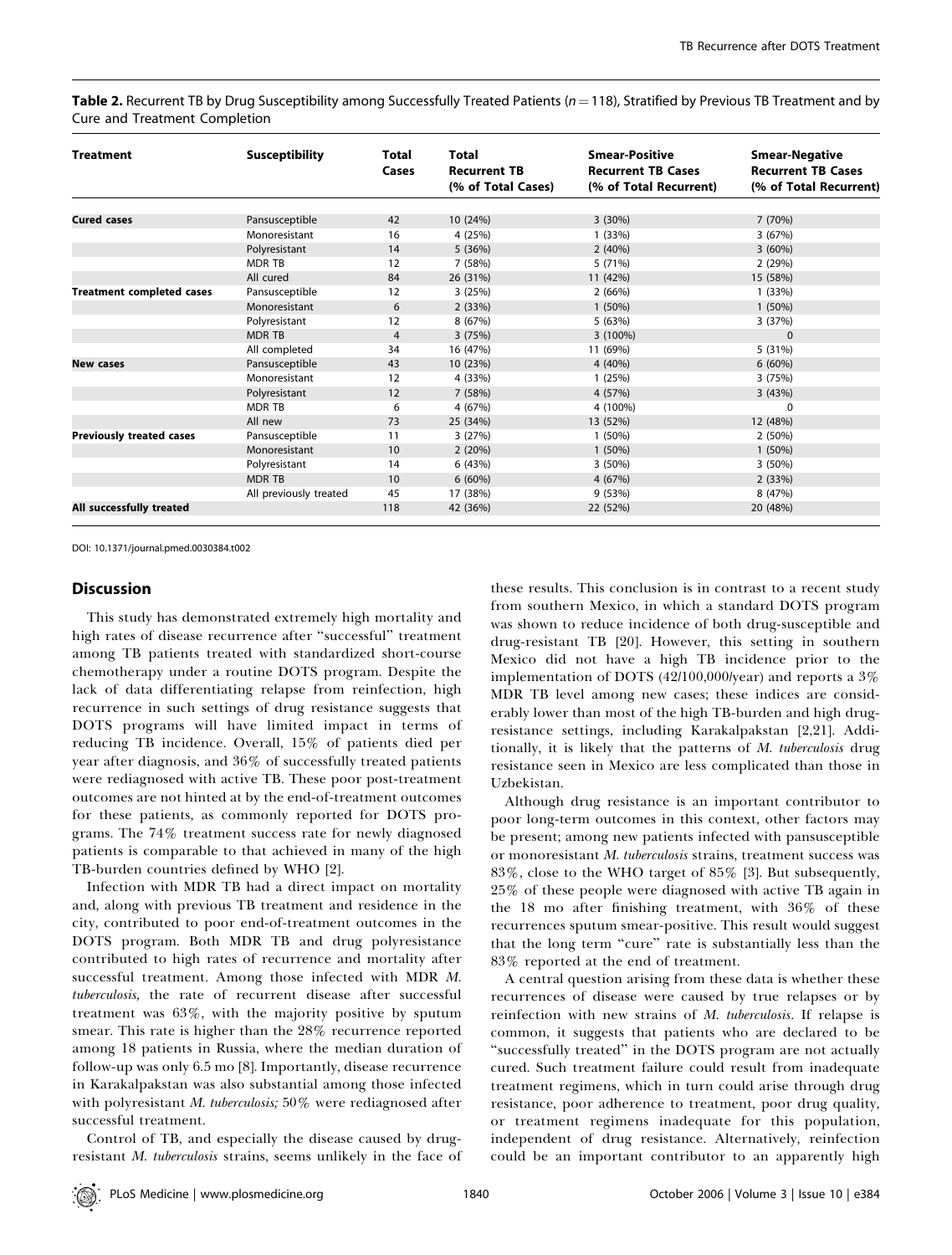

Figure 1. Continued Treatment Success over Time for New Pansusceptible Cases Compared to the Complete Study Sample Shown are cumulative percentages of successfully treated patients remaining alive and undiagnosed over time (life table method) for the complete study sample ( $n = 118$ ) and for the subgroup of new, pansusceptible cases ( $n = 43$ ). At 12 mo post-treatment 84% of new, pansusceptible cases were still alive and free of TB compared to 72% in

DOI: 10.1371/journal.pmed.0030384.g001

the complete sample.

treatment failure rate. High rates of reinfection might be caused by a high prevalence of infectious TB in the community, low levels of immunity among individuals completing TB treatment, HIV infection, or specific characteristics of circulating M. tuberculosis strains. Without DNA fingerprinting of strains at rediagnosis, it is not possible to determine the relative contributions of relapse and reinfection in this study. The data suggest, however, that the rate of TB recurrence (and death) is, at least, not decreasing throughout the observation period; since relapse is thought to predominate in the first 6 mo after treatment completion [22], this suggests that both mechanisms may be involved.

In Karakalpakstan, most patients are hospitalized for the intensive phase of treatment, maximizing adherence to treatment. This practice was confirmed in a survey conducted in 2002 [23]. Randomly selected patients on intensive and continuation phases of treatment were interviewed to determine treatment observation and adherence. While both adherence and observation were considered adequate during the intensive phase (more than 80% of patients were observed for more than 80% of doses), observation declined in the continuation phase, with only 41% of patients observed taking more than 80% of doses. However, only 12% of patients reported missing more than 20% of doses in the continuation phase, and many of these patients went on to be recorded as default from treatment. Although no drug resistance data were available, among 11 patients from this survey known to have had more than 80% of doses observed, four patients were subsequently rediagnosed with sputum smear-positive TB. Therefore, it seems that poor adherence may not wholly explain the high disease recurrence rates seen here. Rates of default from treatment are higher in the main city in Karakalpakstan, however, resulting in the finding that city residence contributes significantly to unsuccessful treatment. This is most likely the result of overcrowding in TB facilities and poorer motivation among health care workers. Such findings demonstrate that despite significant inputs, there remain problems in program quality that manifest in poor observation of treatment.

Another possible explanation for high relapse may be poor drug quality. However, the antituberculosis drugs used in the



Figure 2. Effect of Drug Resistance on Continued Treatment Success over Time

Shown are percentages of successfully treated patients remaining alive and undiagnosed over time (life table method) by categories of drug resistance

DOI: 10.1371/journal.pmed.0030384.g002

Karakalpakstan DOTS program were supplied by MSF and sourced through the International Dispensary Association up to 2002. Subsequently, drugs were and are supplied to the Ministry of Health in Uzbekistan through the German Development Bank. Although this problem is possible, because of its sources drug quality seems unlikely to be a major explanatory factor.

If relapse is significant and cannot be completely attributed to drug resistance, poor adherence, or poor drug quality, we are led to question the adequacy of the drug regimes themselves under routine program conditions. To date there have been only two observational studies assessing posttreatment outcomes from functioning DOTS programs (using DOTS-recommended short-course chemotherapy regimens); both of these studies in India demonstrate an 11% rate of smear- or culture-positive disease recurrence [24,25]. It is therefore possible that the recommended treatment regimens are inadequate in some populations, given the realities of programmatic conditions.

Studies utilizing DNA fingerprinting of M. tuberculosis strains have shown that reinfection contributes more substantially to recurrent TB than previously thought [26], with between 12% and 77% of cases attributable to reinfection [27–31]. It is therefore plausible that in the high-prevalence region of Karakalpakstan, with many infected persons harboring drug-resistant strains, reinfection may contribute substantially to TB recurrence.

The high rates of mortality and recurrent TB seen here would, in many settings, suggest a high prevalence of HIV infection. HIV prevalence is reported to be increasing rapidly in the Central Asian republics [32]. However, in Uzbekistan, HIV seems, at present, to be confined to illicit users of injected drugs, particularly in the larger cities of Tashkent and Samarkand. In Karakalpakstan, officially, there were four cases of HIV infection up to 2004, and these were all reported in 2003. Despite the lack of widespread, adequate HIV testing, the data suggest that HIV has not yet affected the TB epidemic in Karakalpakstan.

#### Study Limitations

As this was an observational study of a functioning DOTS program, there are a number of limitations to the data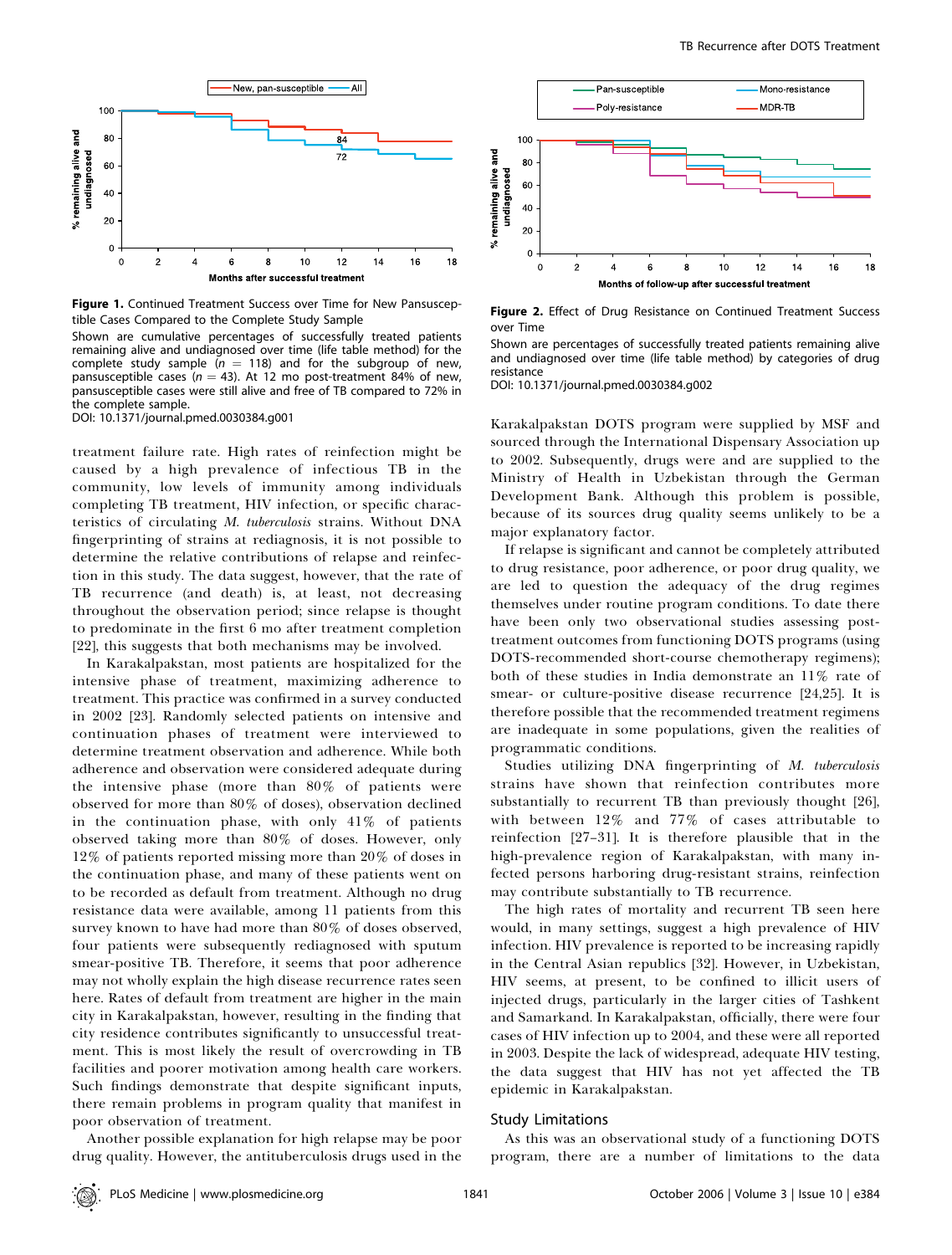available for analysis. Principal among these limitations is the lack of adequate data on treatment adherence. Although observation of doses is routinely recorded, the survey mentioned above found that these data did not accurately reflect the true situation; therefore it was not used to assess treatment adherence in the current analysis. It is therefore not possible to determine the exact contribution to disease recurrence and mortality due to poor adherence in this study.

The relatively high proportion of successfully treated patients classified as ''treatment completed'' may also be considered a study limitation. The lack of a valid sputum smear result at the end of treatment potentially suggests poor adherence to treatment and a failure to complete the full treatment regimen. However, in the majority of such cases, the lack of a valid result was due to samples being recorded as "saliva" rather than sputum and therefore not analyzed. This suggests that sputum collection at the end of treatment is not adequately supervised or that patients could not actually produce sputum, not that patients failed to finish treatment. In contrast, the significantly higher proportion of smearpositive recurrences among the treatment-completed cases does suggest poorer adherence and emphasizes the need to obtain bacteriologically verified cure at the end of treatment.

The use of a recorded rediagnosis of TB was considered to be valid in this study due to the completeness of recordkeeping and patient follow-up, carried forward from the previous treatment strategy. However, the lower rate of rediagnosis, but not mortality, among rural women, suggests that access to rediagnosis may be less than ideal, at least for some patients. This effect would result in an underestimated rate of recurrent TB. Conversely, since only sputum smear microscopy was used for rediagnosis, sputum smear-negative rediagnoses may be doubtful. However, a treatment committee assessed smear-negative rediagnoses, and only those started on the DOTS retreatment regime were included in this analysis. Additionally, the proportion of smear-positive rediagnoses is similar to that seen among new patients at diagnosis in the DOTS program in Karakalpakstan, suggesting that overdiagnosis is not significant among patients with recurrent disease.

#### Conclusion

This study has shown very poor post-treatment patient outcomes for individuals diagnosed and treated for active TB in a relatively well-functioning DOTS program. These data suggest that, at least in this setting, and potentially in other settings with similar drug resistance profiles, DOTS programs are not sufficient to cure a sufficient number of individuals or for TB control. The expansion of DOTS-Plus programs for the specific treatment of drug-resistant TB is therefore urgently needed, particularly in resource-poor settings. Further studies differentiating relapse and reinfection are also required to formulate appropriate interventions. Additionally this study highlights the need for similar investigations into long-term outcomes from functioning DOTS programs in other settings.

#### Acknowledgments

The authors wish to thank the staff from the DOTS program in Karakalpakstan for their assistance during this study and the patients themselves for their remarkable resilience. We also thank Jim Black,

Peter Deutschmann, and Sarah Venis for their helpful comments on earlier versions of the manuscript.

Author contributions. HC, YK, and GI conceived and designed the study. HC, SA, ZD and DD coordinated and conducted the data collection. SN and SRG conducted laboratory analyses. HC and GB conducted statistical analyses. HC, CS, and LB wrote the paper with input from all other authors.

#### References

- 1. Corbett EL, Watt CJ, Walker N, Maher D, Williams BG, et al. (2003) The growing burden of tuberculosis: Global trends and interactions with the HIV epidemic. Arch Intern Med 163: 1009–1021.
- 2. World Health Organization (2006) Global tuberculosis control: Surveillance, planning and financing. Geneva: World Health Organization. WHO/ HTM/TB/2006.362.
- 3. World Health Organization (2003) Treatment of tuberculosis: Guidelines for national programmes. Geneva: World Health Organization. WHO/CDS/ TB/2003.313.
- 4. Espinal MA, Kim SJ, Suarez PG, Kam KM, Khomenko AG, et al. (2000) Standard short-course chemotherapy for drug-resistant tuberculosis: Treatment outcomes in 6 countries. JAMA 283: 2537–2545.
- 5. Lan NTN, Iademarco MF, Binkin NJ, Tung LB, Quy HT, et al. (2001) A case series: Initial outcome of persons with multidrug-resistant tuberculosis after treatment with the WHO standard retreatment regimen in Ho Chi Minh City, Vietnam. Int J Tuberc Lung Dis 5: 575–578.
- 6. Seung KJ, Gelmanova IE, Peremitin GG, Golubchikova VT, Pavlova VE, et al. (2004) The effect of initial drug resistance on treatment response and acquired drug resistance during standardized short-course chemotherapy for tuberculosis. Clin Infect Dis 39: 1321–1328.
- 7. Jindani A, Nunn AJ, Enarson DA (2004) Two 8-month regimens of chemotherapy for treatment of newly diagnosed pulmonary tuberculosis: International multicentre randomised trial. Lancet 364: 1244–1251.
- 8. Migliori GB, Espinal M, Danilova ID, Punga VV, Grzemska M, et al. (2002) Frequency of recurrence among MDR-TB cases ''successfully'' treated with standardised short-course chemotherapy. Int J Tuberc Lung Dis 6: 858–864.
- 9. Singla R, Al-Sharif N, Al-Sayegh MO, Osman MM, Shaikh MA (2002) Influence of anti-tuberculosis drug resistance on the treatment outcome of pulmonary tuberculosis patients receiving DOTS in Riyadh, Saudi Arabia. Int J Tuberc Lung Dis 6: 585–591.
- 10. Mitchison DA, Nunn AJ (1986) Influence of initial drug resistance on the response to short-course chemotherapy of pulmonary tuberculosis. Am Rev Respir Dis 133: 423–430.
- 11. Garcia-Garcia ML, Ponce de Leon A, Jimenez-Corona ME, Jimenez-Corona A, Palacios-Martinez M, et al. (2000) Clinical consequences and transmissibility of drug-resistant tuberculosis in southern Mexico. Arch Intern Med 160: 630–636.
- 12. Quy HTW, Lan NTN, Borgdorff MW, Grosset J, Linh PD, et al. (2003) Drug resistance among failure cases of tuberculosis: Is the standard re-treatment regimen adequate? Int J Tuberc Lung Dis 7: 631–636.
- 13. Cox HS, Orozco JD, Male R, Ruesch-Gerdes S, Falzon D, et al. (2004) Multidrug-resistant tuberculosis in central Asia. Emerg Infect Dis 10: 865– 879
- 14. Enarson D, Rieder HL, Arnadottir T, Trébucq A (2000) Management of tuberculosis, a guide for low income countries. Paris: International Union Against Tuberculosis and Lung Disease.
- 15. Drobniewski F, Tayler E, Ignatenko N, Paul J, Connolly M, et al. (1996) Tuberculosis in Siberia: 2. Diagnosis, chemoprophylaxis and treatment. Tuber Lung Dis 77: 297–301.
- 16. World Health Organization (2002) Training modules: Managing TB at a district level. Geneva: World Health Organization. WHO/CDS/TB/2002.310.
- 17. Kent P, Kubica G (1985) Public health mycobacteriology: A guide for the level III laboratory. Atlanta, Georgia: US Department of Health and Human Services, Centers for Disease Control.
- 18. van Embden JD, Cave MD, Crawford JT, Dale JW, Eisenach KD, et al. (1993) Strain identification of Mycobacterium tuberculosis by DNA fingerprinting: Recommendations for a standardized methodology. J Clin Microbiol 31: 406–409.
- 19. Kamerbeek J, Schouls L, Kolk A, van Agterveld M, van Soolingen D, et al. (1997) Simultaneous detection and strain differentiation of Mycobacterium tuberculosis for diagnosis and epidemiology. J Clin Microbiol 35: 907–914.
- 20. DeRiemer K, Garcia-Garcia L, Bobadilla-del-Valle M, Palacios-Martinez M, Martinez-Gamboa A, et al. (2005) Does DOTS work in populations with drug-resistant tuberculosis? Lancet 365: 1239–1245.
- 21. World Health Organization (2004) Anti-tuberculosis drug resistance in the world: Third global report. Geneva: World Health Organization.
- 22. Sonnenberg P, Murray J, Glynn JR, Shearer S, Kambashi B, et al. (2001) HIV-1 and recurrence, relapse, and reinfection of tuberculosis after cure: A cohort study in South African mineworkers. Lancet 358: 1687–1693.
- 23. Médecins Sans Frontières Uzbekistan (2003) Patient survey of treatment adherence and observation: Karakalpakstan 2002 (unpublished). Tashkent: Médecins Sans Frontières. pp 1-16.
- 24. Vijay S, Balasangameswara VH, Jagannatha PS, Saroja VN, Kumar P (2004) Treatment outcome and two & half years follow-up status of new smear positive patients treated under RNCTP. Indian J Tuberc 51: 199–208.